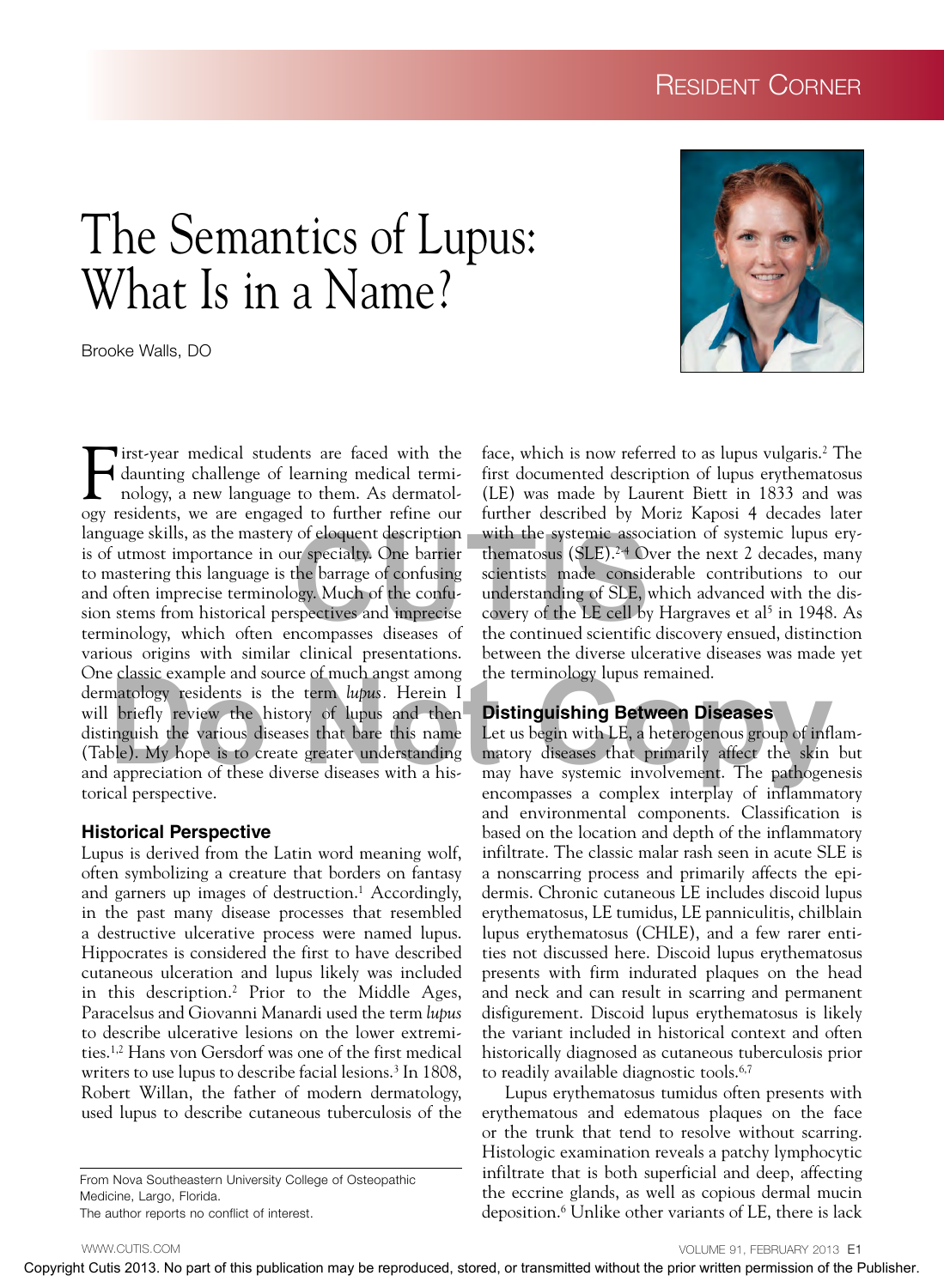### Various Diseases Called Lupus

| <b>Acute SLE</b>                         | <b>Classification/Etiology</b><br>CTD; inflammatory and<br>environmental (same for<br>all LE variants)                                                                                                                                              | <b>Clinical Findings</b><br>Varies (malar rash,<br>discoid lesions)                                                                                                                           | <b>Histologic Findings</b><br>Superficial lymphocytic<br>infiltrate with interface<br>changes                                                                                                                      |
|------------------------------------------|-----------------------------------------------------------------------------------------------------------------------------------------------------------------------------------------------------------------------------------------------------|-----------------------------------------------------------------------------------------------------------------------------------------------------------------------------------------------|--------------------------------------------------------------------------------------------------------------------------------------------------------------------------------------------------------------------|
| <b>DLE</b>                               | <b>CCLE</b>                                                                                                                                                                                                                                         | Indurated plaques often on<br>the head and neck                                                                                                                                               | Superficial and deep<br>lymphocytic infiltrate with<br>follicular plugging                                                                                                                                         |
| LE tumidus                               | <b>CCLE</b>                                                                                                                                                                                                                                         | Erythematous plaques on<br>the face and trunk                                                                                                                                                 | Spares the epidermis;<br>periadnexal lymphocytic<br>infiltrate; mucin deposition                                                                                                                                   |
| LE panniculitis<br>(lupus<br>profundus)  | <b>CCLE</b>                                                                                                                                                                                                                                         | Indurate plaques that<br>eventuate into depressed<br>areas; can be disfiguring;<br>one-third have overlying<br>discoid lesions                                                                | Lobular panniculitis;<br>intense lymphoplasmocytic<br>inflammation within deep<br>dermis; widened septa<br>of subcutaneous fat;<br>occasional lymphoid follicles;<br>$+/-$ epidermal changes<br>consistent with LE |
| Chilblain LE<br>(SLE pernio)             | <b>CCLE</b>                                                                                                                                                                                                                                         | Erythematous purple plaques<br>located on acral sites<br>precipitated by cold                                                                                                                 | Interface dermatitis;<br>epidermal atrophy;<br>dyskeratotic keratinocytes;<br>lymphocytic infiltrate,<br>especially around<br>eccrine coils                                                                        |
| Perniosis<br>(chilblain)                 | Inflammatory/vasculopathic                                                                                                                                                                                                                          | Cold-induced inflammatory<br>vasculopathic disorder of<br>acral areas                                                                                                                         | Perivascular lymphocytic<br>infiltrate (cuffing) with<br>perieccrine involvement                                                                                                                                   |
| Lupus pernio                             | Granulomatous sarcoidosis                                                                                                                                                                                                                           | Violaceous papules/plaques<br>on nose and cheeks                                                                                                                                              | Naked noncaseating<br>granulomas                                                                                                                                                                                   |
|                                          | Lupus vulgaris Infectious Mycobacterium<br>tuberculosis                                                                                                                                                                                             | Verrucous plaques of the<br>central face that can be<br>destructive                                                                                                                           | Tuberculoid granulomas<br>with caseation necrosis;<br>paucibacillary                                                                                                                                               |
| Lupus miliaris<br>disseminatus<br>faciei | Granulomatous; likely a<br>spectrum: granulomatous<br>rosacea to sarcoid                                                                                                                                                                            | Discrete red-brown papules<br>on central face, including<br>eyelids                                                                                                                           | Caseation and noncaseation<br>epithelioid granulomas                                                                                                                                                               |
|                                          | tosus; CCLE, chronic cutaneous lupus erythematosus.<br>of epidermal involvement. <sup>8</sup> Controversy exists as to<br>whether LE tumidus is a distinct entity, a variant of<br>Jessner lymphocytic infiltrate, or a variant of LE. <sup>9</sup> | Abbreviations: SLE, systemic lupus erythematosus; CTD, connective-tissue disease; LE, lupus erythematosus; DLE, discoid lupus erythema-<br>ents with tender indurated plaques on the proximal | Lupus erythematosus panniculitis, also known as<br>lupus profundus, is a lobular panniculitis that pres-                                                                                                           |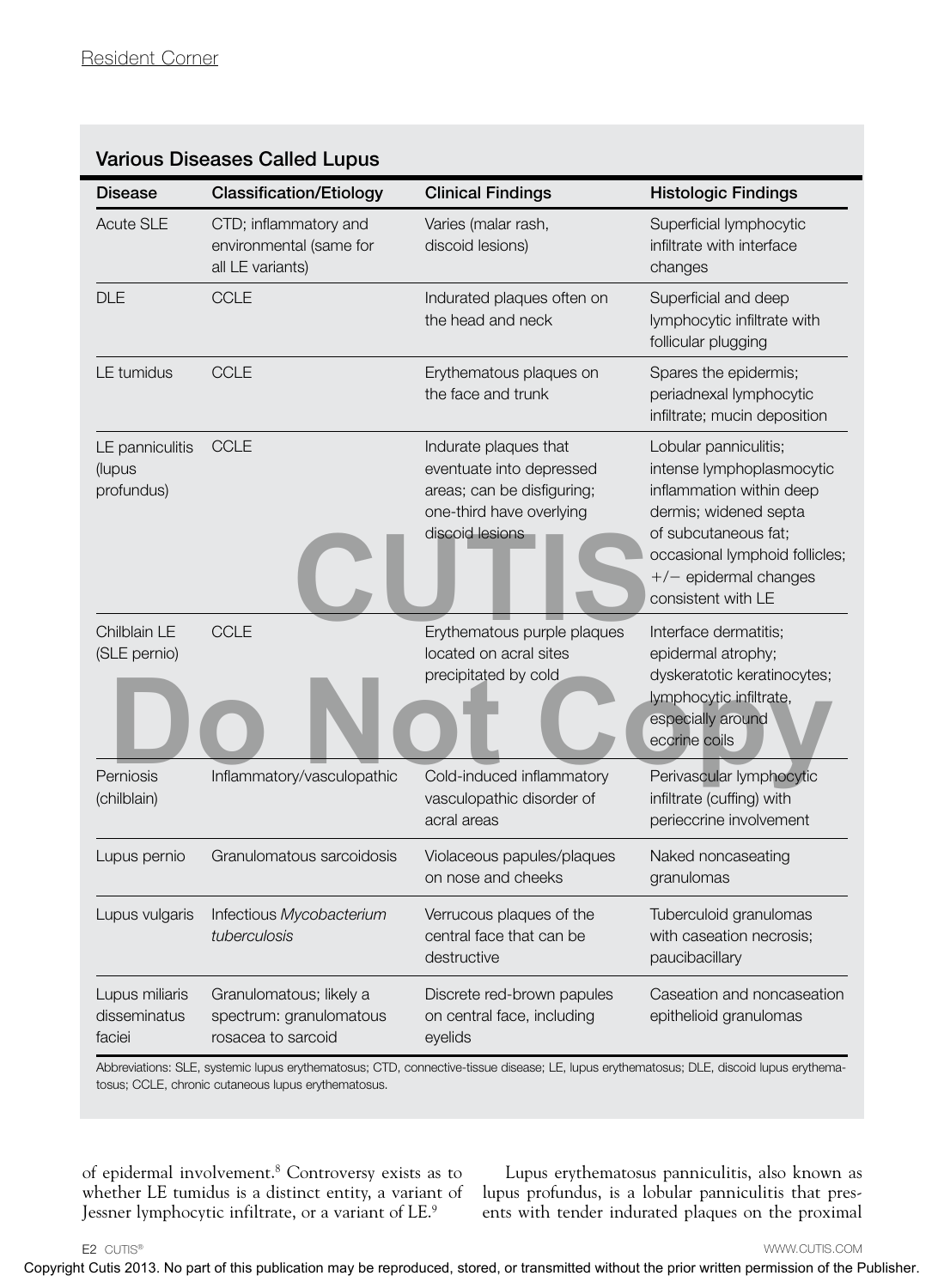extremities of the face, breasts, and buttocks.<sup>6</sup> The lesions eventuate into depressed areas that can be quite disfiguring. One-third of patients have overlying discoid lesions in conjunction with the panniculitis. Histology may reveal vacuolar interface dermatitis. Most characteristic is a deep dermal lymphocytic infiltrate with widened septa and a lobular panniculitis. Abundant dermal mucin, occasional plasma cells, and lymphoid follicles also may be identified.<sup>6</sup>

Chilblain lupus erythematosus (SLE pernio) is characterized by dusky red- to purple-colored plaques on the distal fingers and toes and less commonly on the nose and ears. They are first brought on by cold moist environments, do not remit completely, and tend to be pruritic, followed by pain and possible necrosis.6,10 Familial cases have been described with an association with mutations in the three prime repair exonuclease 1 gene, *TREX1*, which plays a role in apoptotic single-stranded DNA damage induced by killer lymphocytic protease granzyme A. Lymphoblasts that are heterozygous for this mutation were notably less sensitive to granzyme A–mediated cell death.10 Differentiation from idiopathic chilblains and lupus pernio is based on the Mayo Clinic diagnostic criteria for diagnosis of CHLE.11 There are 2 major criteria: skin lesions in acral locations induced by exposure to cold or a drop in temperature, and evidence of LE in the skin lesions by histopathologic examination or indirect immunofluorescence. There are 4 minor criteria: coexistence of SLE or other skin lesion of discoid lupus erythematosus, response to anti-LE therapy, and negative results of both cryoglobulins and cold agglutinin studies.11 Both major criteria and 1 minor criterion need to be present to diagnose CHLE. Histopathologic examination reveals characteristic LE changes including interface dermatitis, epidermal atrophy, dyskeratotic keratinocytes, and lymphocytic infiltrate, especially around the eccrine coils.12 wination or indirect immunofluorescence. There by dermatologists.<br>4 minor criteria: coexistence of SLE or other skin Lupus miliaris disseminatus faciei (LMDF)<br>2. Do not discoid lupus erythematosus, response to rare granulo

Idiopathic chilblain, also known as perniosis, presents with a similar clinical appearance to CHLE with symmetric distribution but fails to meet the Mayo Clinic diagnostic criteria for CHLE.13 A workup to rule out SLE is necessary, as it has been reported that a higher percentage of patients with chilblains eventuate into SLE.14 Histologic examination is characteristic for cuffed perivascular lymphocytic infiltrate, often with papillary dermal edema.6

Lupus pernio is cutaneous sarcoidosis that is characterized by violaceous, brown, or yellowish papules and nodules that often affect the face, especially the nose and cheeks. It is important to recognize this entity, as it can lead to destruction and scarring. Lupus pernio can present with granulomatous lesions in the upper aerodigestive tract; therefore, ear, nose, and throat evaluation is recommended.15 Clinically, lupus pernio may mimic CHLE; however, distinction can be made by histopathology.16 Lupus pernio is characterized by a dense dermal infiltrate of noncaseating granulomas composed of epithelioid histiocytes.15,16

Lupus vulgaris is a rare form of cutaneous tuberculosis that is disseminated by hematogenous, lymphatic, or direct extension.17 Lupus vulgaris is seen in patients with strong immunity, a positive purified protein derivative (tuberculin) reaction, absent or scant lesional tubercle bacilli, and often negative cultures. Characteristically it presents with verrucous plaques of the central face that can be destructive. Histologic examination reveals tuberculoid granulomas with a lymphohistiocytic infiltrate. Identification of mycobacteria is difficult and Ziehl-Neelsen and Fite stains often are negative.<sup>18</sup> Polymerase chain reaction analysis recently has been employed as a sensitive diagnostic tool; however, it is expensive and false-positives may occur in patients with latent or recently treated infection.<sup>18</sup> At the turn of the century, lupus was intimately associated with cutaneous tuberculosis.19 Currently, lupus is more commonly associated with LE. It should be cautioned that the shorthand terminology of lupus alone is erroneous and may lead to confusion. Cutaneous tuberculosis is still prevalent, thus underlying the importance of precise diagnostic terms that should be employed by dermatologists.

Lupus miliaris disseminatus faciei (LMDF) is a rare granulomatous process of unknown etiology that presents with the abrupt onset of a distinctive facial eruption and spontaneous resolution, often with scarring.<sup>20,21</sup> The characteristic lesions are reddish to yellow-brown papules on the central face, particularly around the eyelids and central face. The abrupt onset of the eruption and characteristic distribution along with spontaneous resolution with scarring is classic and distinguishes it from granulomatous rosacea. Histologic examination reveals superficial granulomatous inflammation with perifollicular caseating granulomas, though different histologic patterns recently have been reported and may represent a spectrum of disease.22 Classification is still controversial and recent publications advocate that LMDF should be viewed as a distinct entity. Skowron et  $al<sup>23</sup>$  promoted the less confusing term *facial idiopathic granulomas with regressive evolution* to replace LMDF, but to date, it has not been widely accepted. Copyright Cutis 2013. The transmit Cutis 2013. No part of the Constraints Cutis 2013. No part of the Publication may be reproduced the prior or transmitted with the prior or transmitted with Cutis 2013. No part of the Publ

#### **Conclusion**

Although this review is brief, I hope it provides a framework that will help organize the various diseases that bare the name lupus into a useful and understandable system on which to build knowledge and